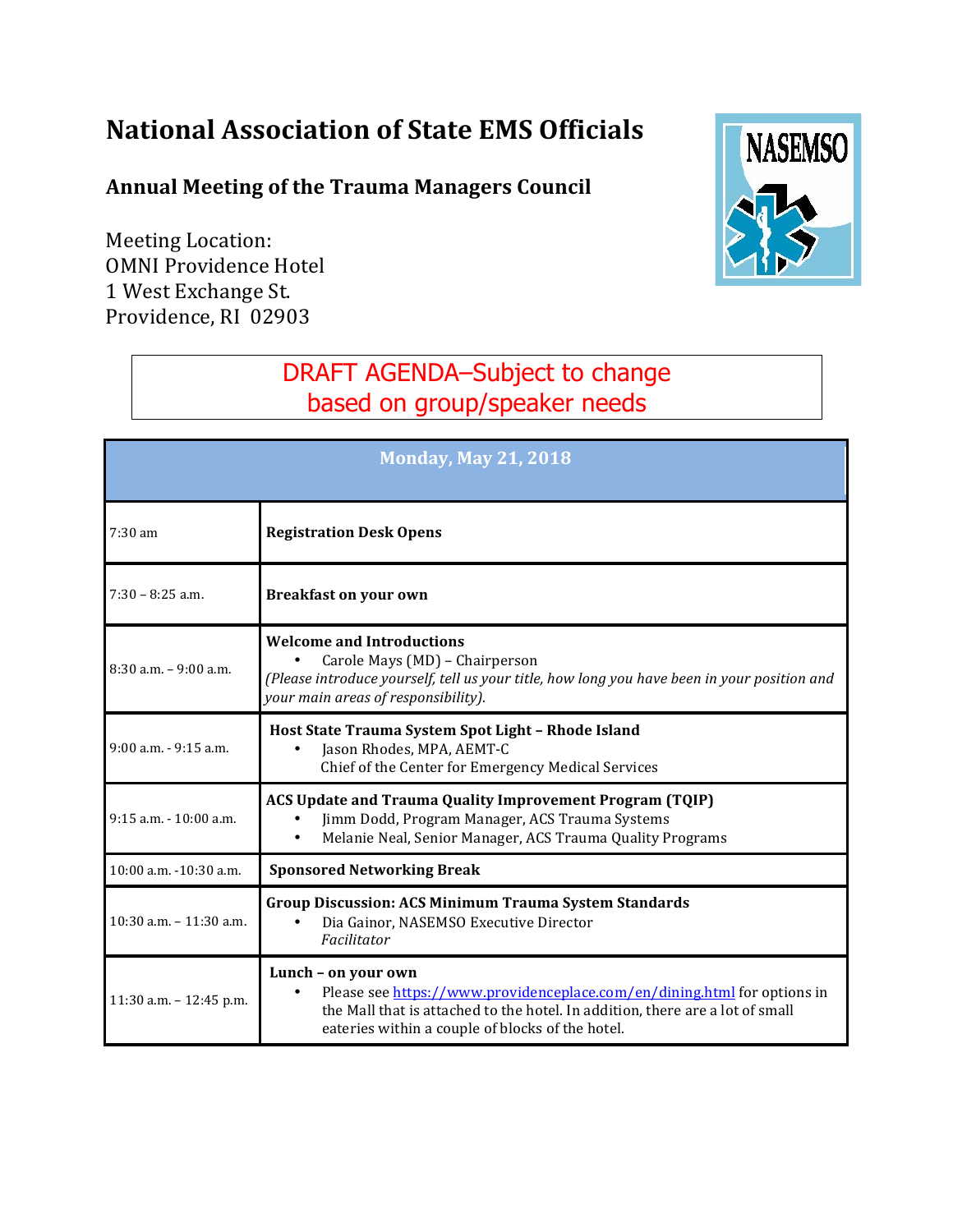## AGENDA- NASEMSO Trauma Managers Council, May 21-22, 2018

| <b>Monday, May 21, 2018</b><br><b>Continued</b> |                                                                                                                                                |  |
|-------------------------------------------------|------------------------------------------------------------------------------------------------------------------------------------------------|--|
| $12:45$ p.m. $1:30$ p.m.                        | <b>Trauma Survivors Network</b><br>Andrea Alder, Member Relations & Education Manager<br>٠<br>American Trauma Society                          |  |
| $1:30$ p.m. $-2:15$ p.m.                        | <b>CAH Pilot Recognition Program</b><br>David Bradley, BS, NRP, Manager of Trauma Center Development<br>Pennsylvania Trauma Systems Foundation |  |
| $2:15$ p.m. $-3:00$ p.m.                        | <b>Trouble Shoot Your Round Robin</b><br>Sherri Wren, Immediate Past TMC Chair<br>٠<br>Facilitator                                             |  |
| $3 p.m. - 5 p.m.$                               | <b>Joint Session with Emerging Systems of Care Committee</b>                                                                                   |  |
| 6 p.m.                                          | <b>Trauma Managers to meet in Hotel Lobby for Trauma Managers Networking</b><br><b>Dinner, location TBD</b>                                    |  |

| <b>Tuesday, May 22, 2018</b> |                                                                                                                                                                                                                                                                                                                                                                                                                                                    |  |
|------------------------------|----------------------------------------------------------------------------------------------------------------------------------------------------------------------------------------------------------------------------------------------------------------------------------------------------------------------------------------------------------------------------------------------------------------------------------------------------|--|
| $7:15 - 8:25$ a.m.           | <b>Breakfast on your own</b>                                                                                                                                                                                                                                                                                                                                                                                                                       |  |
| $8:30$ a.m. $-10$ a.m.       | <b>Trauma Managers Orientation/Boot Camp</b><br>Carole Mays (MD) - Chair<br>Alyssa Johnson (MT) - Chair-Elect<br>Sherri Wren (NE) - Immediate Past-Chair<br>This session is intended for new and seasoned trauma managers and will include an<br>orientation to NASEMSO, a preview of the new web site, and lessons learned from<br>experienced leaders to help navigate the differences among the states including rural<br>and urban challenges. |  |
| $10$ a.m. $- 10:20$ a.m.     | <b>Networking Break</b>                                                                                                                                                                                                                                                                                                                                                                                                                            |  |
| $10:30$ a.m. - Noon          | <b>Annual Business Meeting - Carole Mays (MD)</b><br>NASEMSO Update: - Staff<br><b>Regional Reports:</b><br>East-Sherry Rockwell, Cam Crittenden<br>Great Lakes - Eileen Worden<br>South - Grace Pelley<br>West - Julie Rabeau<br>Western Plains -<br><b>Committee Reports:</b><br>Policy - Rich Wisniewski<br>Mentoring - Sherri Wren                                                                                                             |  |